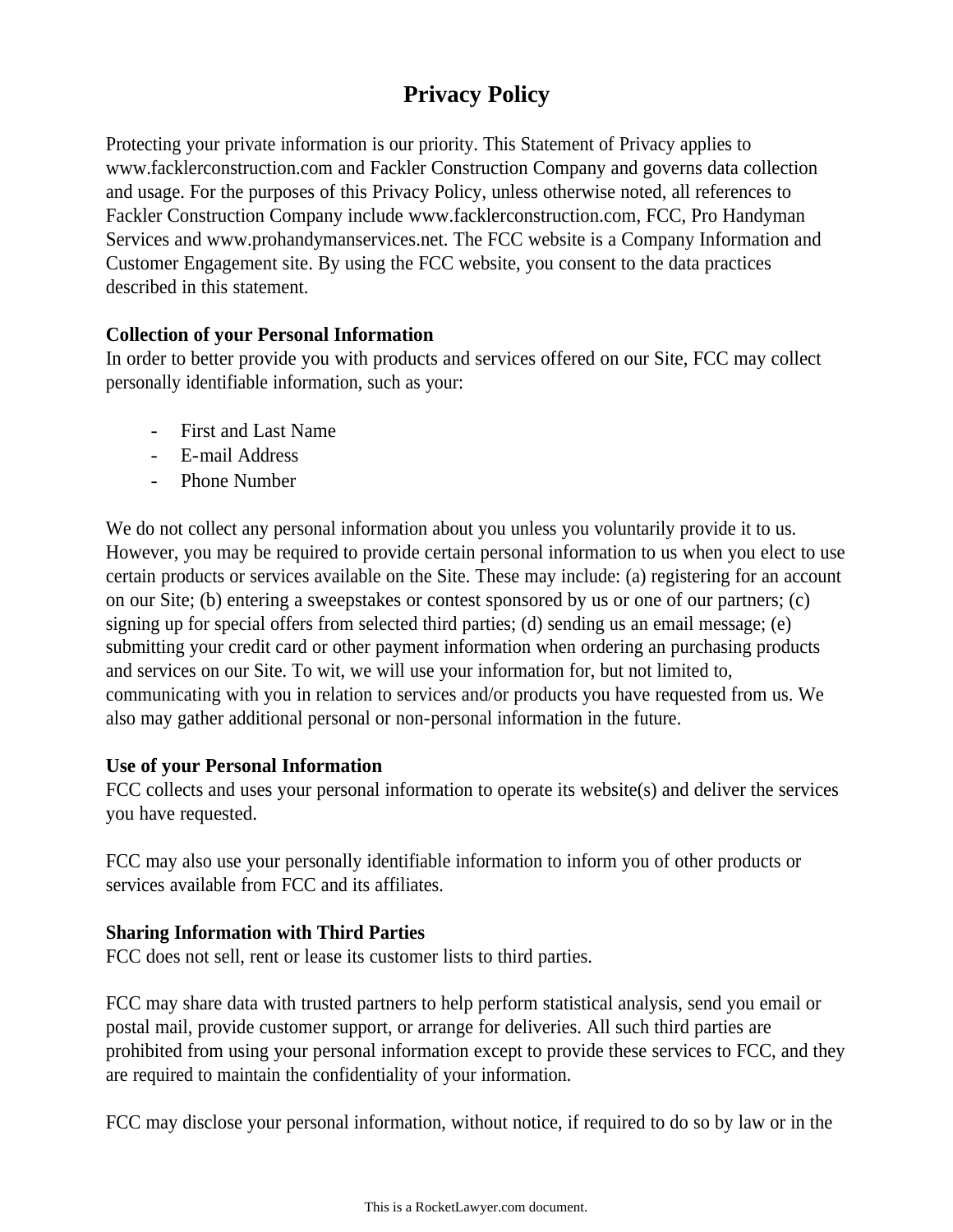good faith belief that such action is necessary to: (a) conform to the edicts of the law or comply with legal process served on FCC or the site; (b) protect and defend the rights or property of FCC; and/or (c) act under exigent circumstances to protect the personal safety of users of FCC, or the public.

#### **Automatically Collected Information**

Information about your computer hardware and software may be automatically collected by FCC. This information can include: your IP address, browser type, domain names, access times and referring website addresses. This information is used for the operation of the service, to maintain quality of the service, and to provide general statistics regarding use of the FCC website.

### **Security of your Personal Information**

FCC secures your personal information from unauthorized access, use, or disclosure. FCC uses the following methods for this purpose:

SSL Protocol

When personal information (such as a credit card number) is transmitted to other websites, it is protected through the use of encryption, such as the Secure Sockets Layer (SSL) protocol.

We strive to take appropriate security measures to protect against unauthorized access to or alteration of your personal information. Unfortunately, no data transmission over the Internet or any wireless network can be guaranteed to be 100% secure. As a result, while we strive to protect your personal information, you acknowledge that: (a) there are security and privacy limitations inherent to the Internet which are beyond our control; and (b) security, integrity, and privacy of any and all information and data exchanged between you and us through this Site cannot be guaranteed.

### **Children Under Thirteen**

FCC does not knowingly collect personally identifiable information from children under the age of thirteen. If you are under the age of thirteen, you must ask your parent or guardian for permission to use this website.

### **E-mail Communications**

From time to time, FCC may contact you via email for the purpose of providing announcements, promotional offers, alerts, confirmations, surveys, and/or other general communication. In order to improve our Services, we may receive a notification when you open an email from FCC or click on a link therein.

If you would like to stop receiving marketing or promotional communications via email from FCC, you may opt out of such communications by Customers may opt out of promotional emails clicking on the UNSUBSCRIBE button..

### **External Data Storage Sites**

We may store your data on servers provided by third party hosting vendors with whom we have